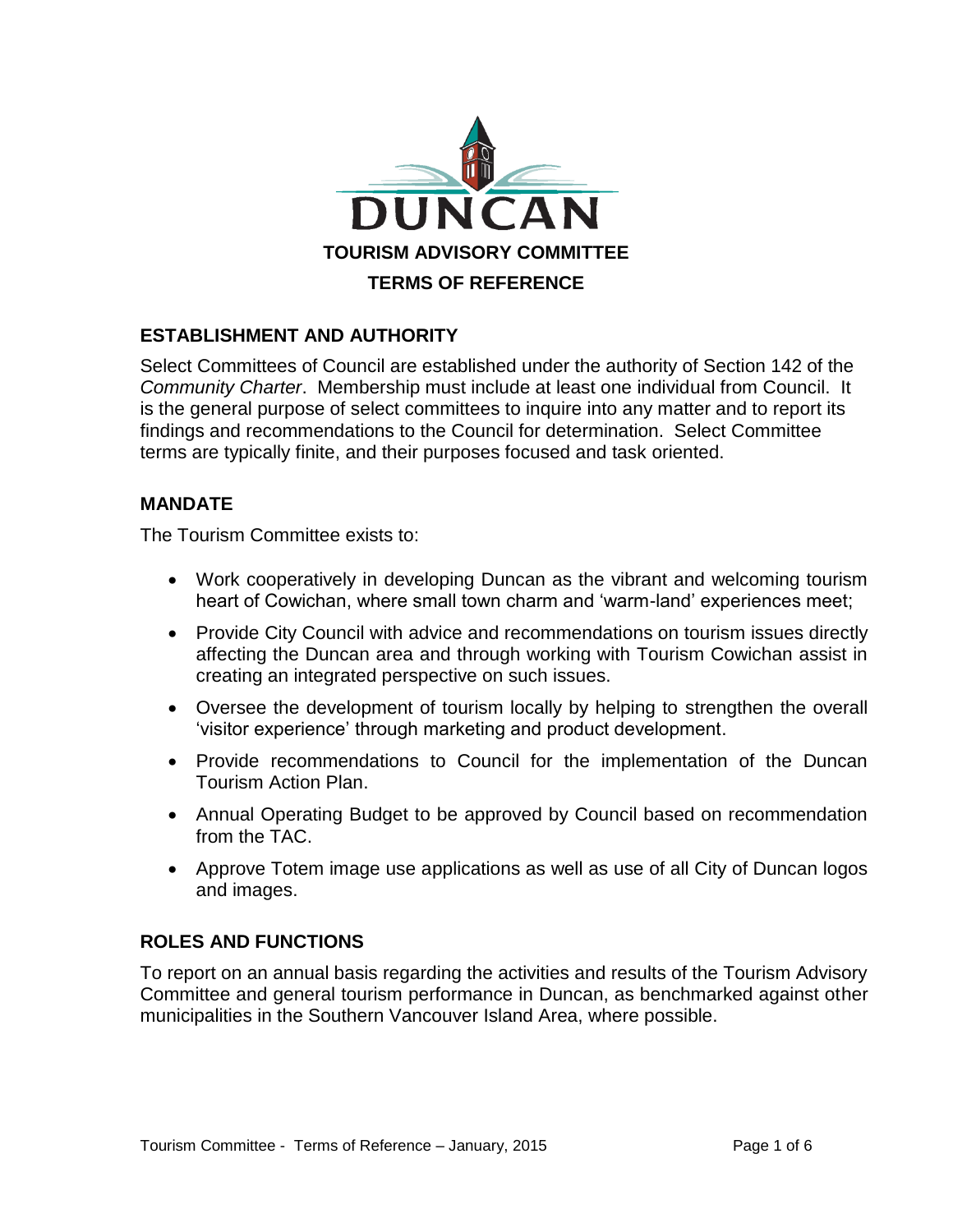The Committee is responsible for facilitating the development of the local tourism economy through identifying strategic priorities, securing partnership funding, and ensuring that there is an alignment between the tourism related objectives and activities of the various local partners and between local and regional initiatives.

The Committee will review matters, establish priorities and oversee the implementation of initiatives relating to:

- the ongoing development and promotion of Downtown as a tourism product;
- the development and promotion of other local product areas including arts and culture, sport tourism, and the integration of neighbouring visitor experiences;
- the marketing of Duncan as a vital component of Cowichan.

The Committee shall play a vital role in seeking out and securing funding from relevant sources and shall ensure that the local priorities are understood at the regional level and are integrated with regional strategies.

The Committee shall assume responsibility for reviewing issues associated with developing Downtown as a primary visitor destination within Cowichan and for encouraging appropriate action from key partners. In undertaking this task, the main role of the Committee is to ensure that the activities of the various partners and organizations involved in the Downtown area are integrated and consistent with the objectives of this Tourism Plan. The Committee will assist with prioritizing existing recommendations and will work with partners in identifying and developing new initiatives.

Currently there is potential for overlap in various programs such as the ambassadorial programs and promotion activities of both the Chamber of Commerce and the Duncan Business Improvement Area Society (DBIAS). Through regular discussions and open channels of communications between all partners, it will be possible to be more consistent in terms of positioning, branding, marketing and the provision of visitor services.

Ultimately, consideration should be given to developing a Downtown Business Plan that would embrace a holistic perspective on growing the Downtown economy and invigorating the overall visitor/resident experience of this neighbourhood.

Other responsibilities of the Committee are:

- (a) Advise on the management of the internet messaging;
- (b) Identify additional tactics to strengthen the various product sectors and positioning of Duncan as an over-night destination;
- (c) Build new understanding of visitor needs and expectations and identify annual trends and opportunities for stimulating increased market demand;
- (d) Address issues related to seasonality;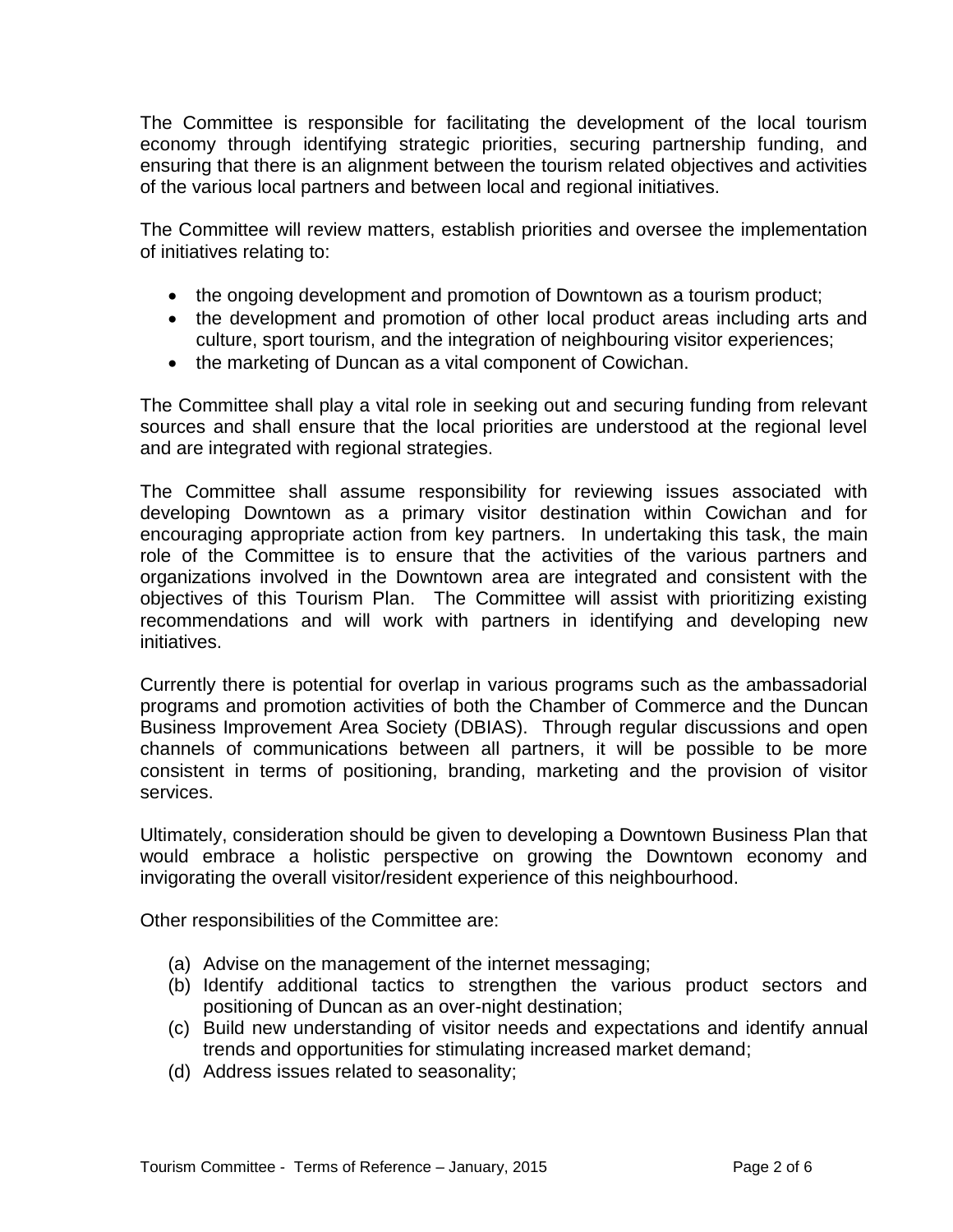- (e) Develop a strategy to build a heightened awareness for Duncan as an integral element of the Cowichan Valley;
- (f) Create an enhanced awareness and appreciation for the local and regional benefits of tourism within the wider community and ensure that appropriate mechanisms for measuring and communicating the value of tourism are developed; and
- (g) Develop a comprehensive wayfinding plan for Duncan and recommendations for implementation.

# **DUTIES AND RESPONSIBILITIES OF THE CHAIR**

The Chair of the Committee shall be appointed by the Mayor. An Alternate chair will be selected by the members of the committee in the event of an absence.

The Chair shall preside at all meetings of the committee, preserve order and decide all points of order.

# **TERM**

The term of the Committee shall commence upon approval of the Terms of Reference document and terminate upon the sooner of:

- December 31, 2018
- A resolution of the City of Duncan

## **MEMBERSHIP**

The membership of the TAC should attempt to consolidate existing activities of various stakeholders by exhibiting a partnership-based approach to tourism development and include representatives from a wide range of stakeholders appointed by Council as follows:

- Three Council members:
- One representative from the Municipality of North Cowichan;
- One representative from the Duncan-Cowichan Chamber of Commerce;
- One representative representing the Restaurant Association;
- One representative from Tourism Cowichan;
- One representative from the Duncan Business Improvement Area Society; and
- One representative representing the tourism operators and businesses.

In each case it is recommended that representatives are appointed on the basis of their ability to facilitate action on behalf of their organization for the mutual benefit of the tourism industry and their own organization or sector.

Committee members, including any replacement members, must be appointed by Council.

Committee members shall be familiar with the tourism/hospitality industry and these Terms of Reference.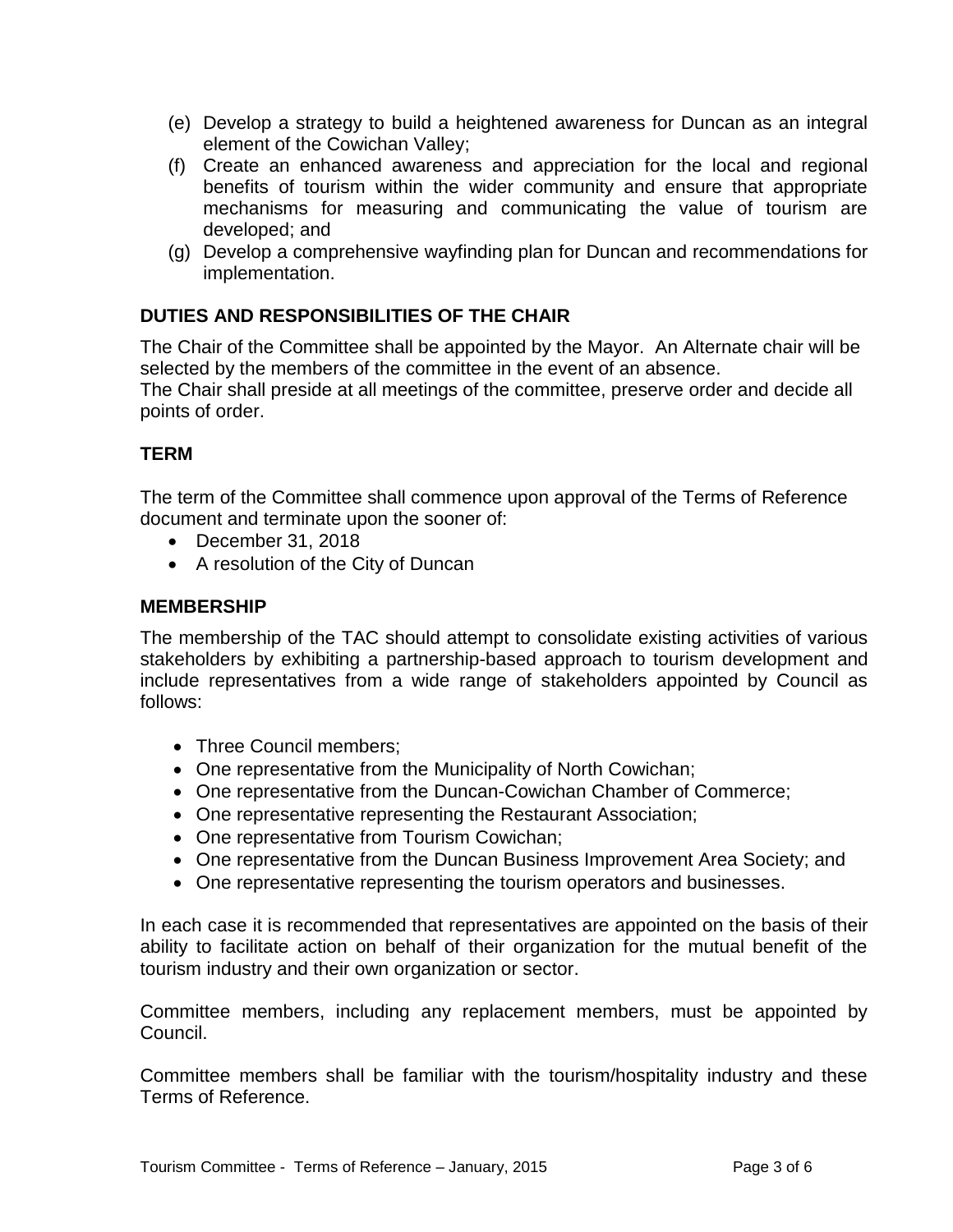Each member of TAC is an independent representative to the Council and does not represent the concerns of one particular interest group.

Members shall work together to develop a common approach that is reasonable and practical.

All TAC members shall be voting members.

The Corporate Services Coordinator shall be appointed as the staff liaison and recording secretary to the Committee.

### **REMUNERATION**

Advisory Committee members serve as volunteers and shall serve without remuneration. Committee meeting expenses shall be undertaken by the City of Duncan, as deemed acceptable.

## **ACCOUNTABILITY**

Advisory Committee members are expected to attend meetings regularly. If a member is continuously absent from committee meetings for a period of three consecutive regularly scheduled meetings, unless the absence is because of illness, the member is deemed removed and Council may proceed to replace that member. If an Advisory Committee member finds it necessary to resign from the Committee, a letter to that effect should be sent to the Chair of the Advisory Committee and copied to the Recording Secretary.

City Council shall have the power to remove any member of the Committee from office at any time.

#### **CONFLICT OF INTEREST GUIDELINES**

Advisory Committee members shall absent themselves from discussions or decisionmaking at Committee meetings if there is a potential conflict of interest, and this shall be recorded in the Minutes of Committee meetings.

Advisory Committee members shall not knowingly take advantage of, or benefit from, information that is obtained through their Committee duties and responsibilities and which is not generally available to the public.

Any member whose personal or financial interest could conflict with the subject matter discussed should immediately disclose this information.

As soon as a potential conflict of interest arises, the member will declare it for discussion and recording, after which the member will vacate the meeting for the discussion and vote.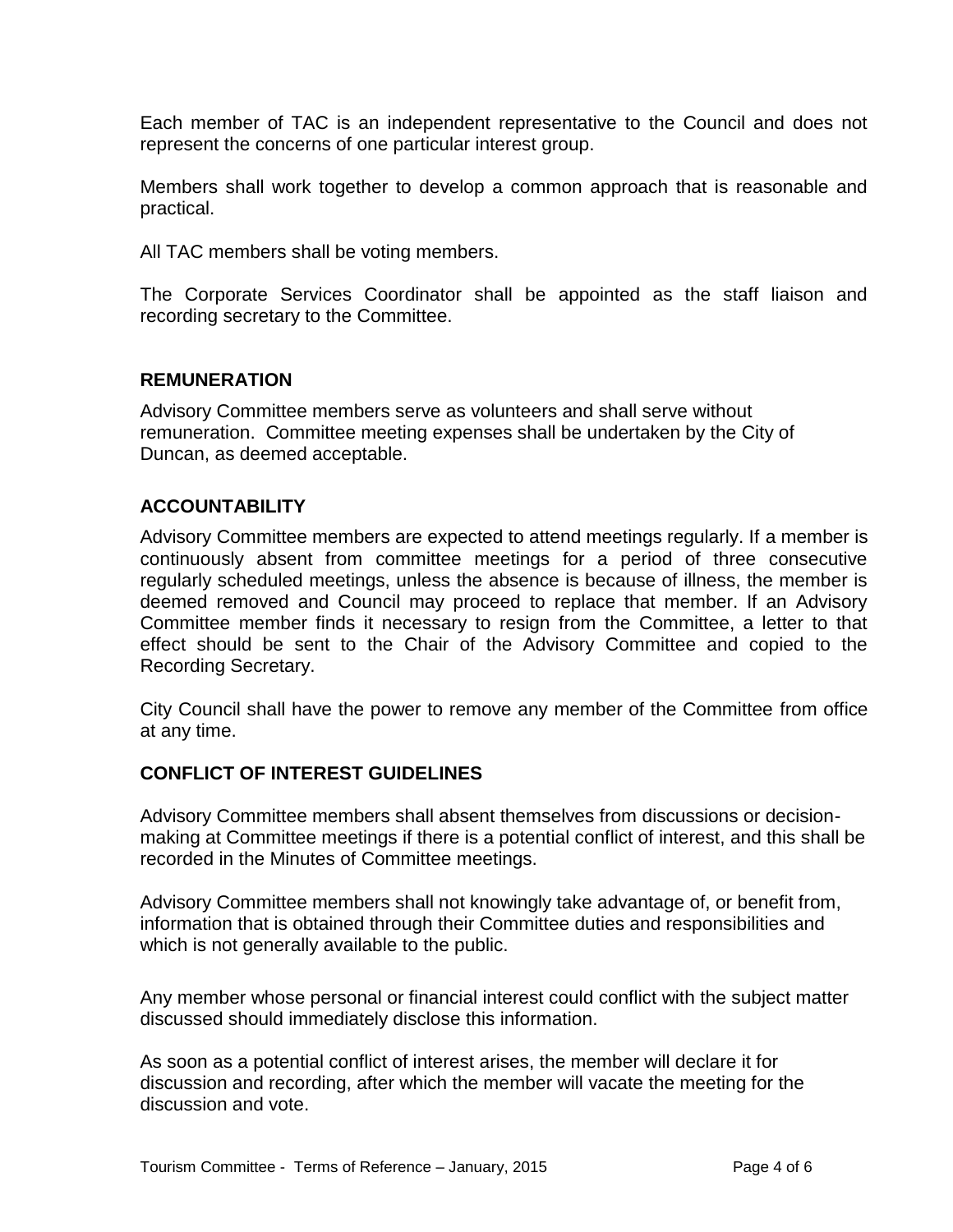## **SUB COMMITTEES**

Sub-committees may only be formed with Council approval and must have a terms of reference developed to define its purpose.

### **WORKING GROUPS**

There may be merit in establishing smaller working groups with a very specific mandate to work on special projects if the need arises. If this approach is adopted, then the Committee, via resolution, would identify select members of the Committee to work on the Committee's directive and report back its findings or work to the Tourism Committee.

The difference between a Sub Committee vs. a Working Group is in the focused nature of the group's directive and its temporary status.

### **CONFIDENTIALITY**

Advisory Committee members may be privy to confidential material and as such are expected to sign a "Conflict of Interest/Confidentiality Form."

Should a closed meeting be held by the Committee, members must keep in confidence, any information considered in any part of said meeting until such time as the information is released to the public as lawfully authorized or required.

Should the City suffer loss or damage due to contravention of confidentiality, the City may recover damages from the person(s) for the loss or damage.

#### **MEETING PROCEDURES:**

The Tourism Committee will meet every second month (February, April, June, September and November) excluding August and December. Additional meetings may be held at the call of the Chair.

The location of meetings will be at the City of Duncan Committee Room.

All Committee meetings will be conducted in an orderly and business-like manner abiding consistent with the City of Duncan Procedure Bylaw, as amended or replaced from time to time.

Meetings are open to the public unless otherwise posted as a closed meeting per S 90 of the *Community Charter.*

Quorum shall consist of (5) members

All Committee meetings shall commence at the stated time.